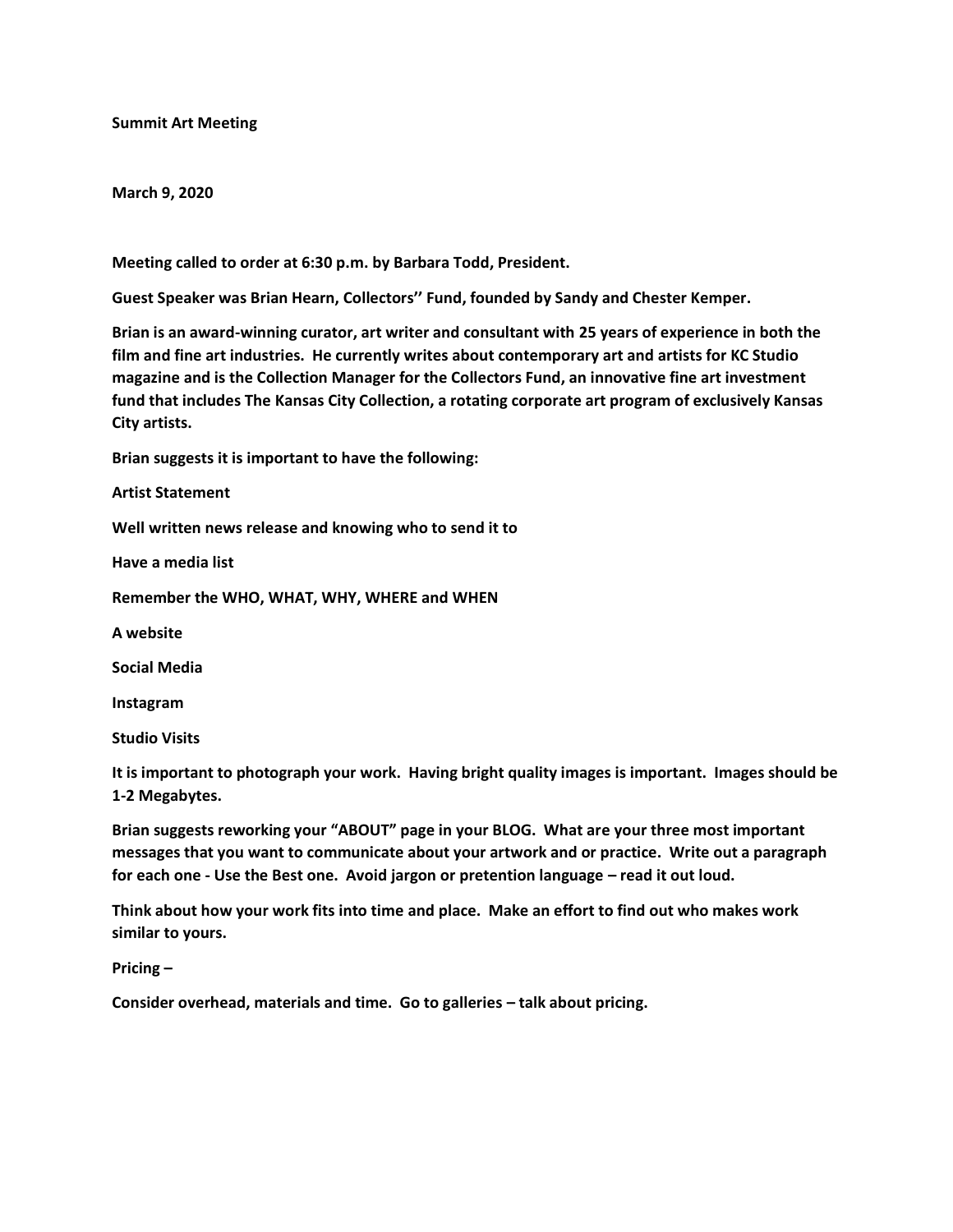**Contracts – Always have one! They should include the following:**

**When Due**

**Size**

**Medium**

**Installation**

**Talk about work first. What medium. Biographical good but not essential and influences.**

**Meeting called to order at 8:00 p.m.**

**Two copies of Alison Stanfield's book given away. Kathy Mathis won a copy.**

**Barbara thanked Betty Stein as Snack Coordinator and Teddy and Francine for bringing snacks.**

## **UPDATES**

- **Tom Mallot: Photography and Friends is held at the Bridgespace on the 4th Thursday. Door opens at 6:15. p.m. The cost is \$75 a month to rent – attendees donated money to pay for several months ahead. About 20 photographers usually attend – 80 to 90 people receive information about this.**
- **Artist Forum – Teddy Jackson now runs this. She is going to invite artists to the forum. It will be held the second Saturday at 9 a.m. through noon, March through May in the Legacy Room – June will be the first Saturday.**

**Members Sold in February 2020 at Saint Luke's East Gallery –**

**Mike Lewis, Pamela Collins, Harry McGee, Mary Stockstill - \$460.00 in sales.**

## **FEATURED ARTIST OF THE MONTH – SAINT LUKE'S EAST GALLERY**

**MARCH – ERLENE FLOWERS**